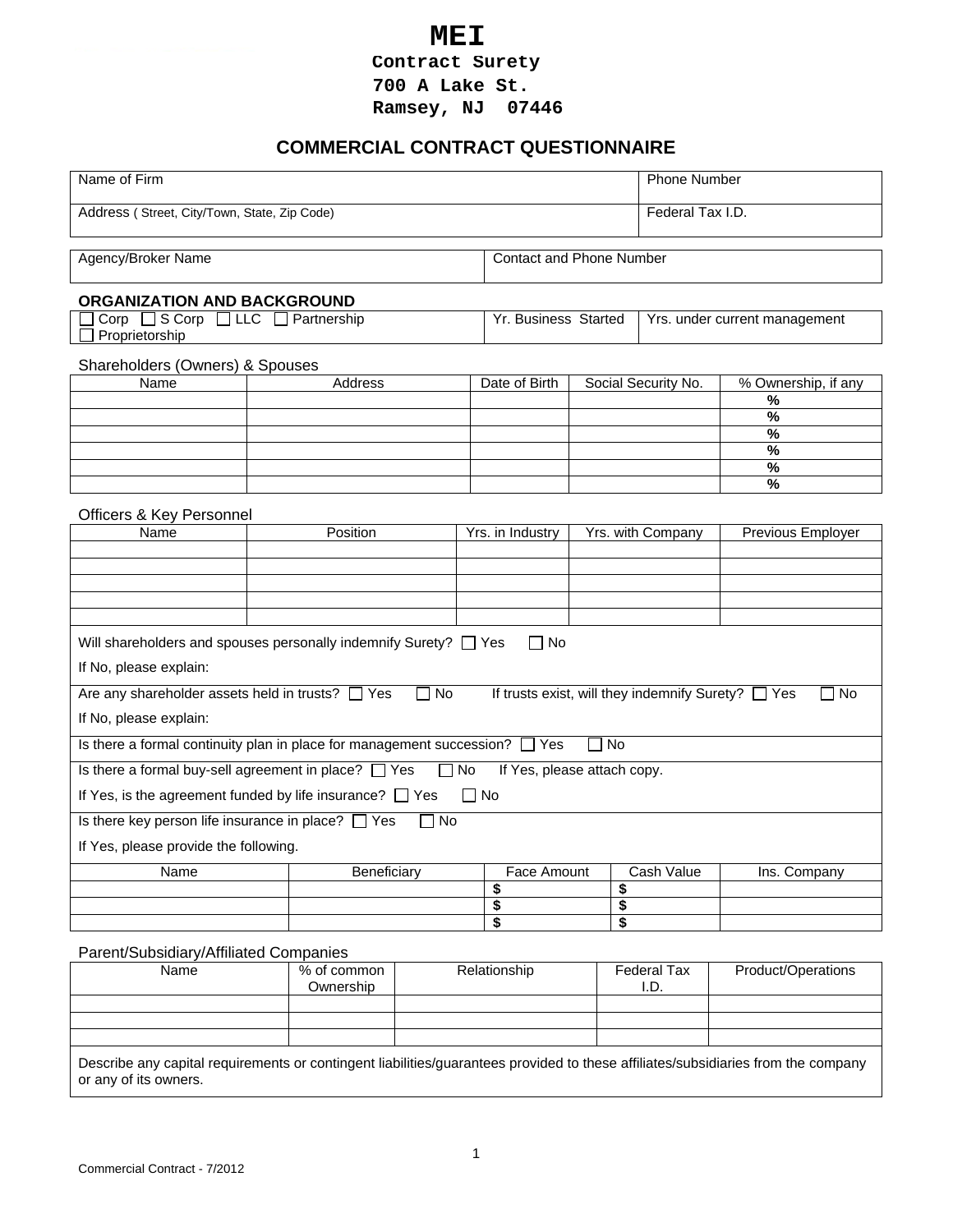| Parent/Subsidiary/Affiliated Companies                                                                                                                                                                  |  |  |  |  |
|---------------------------------------------------------------------------------------------------------------------------------------------------------------------------------------------------------|--|--|--|--|
| Has any individual or company listed above ever filed for bankruptcy or held senior management position with a firm that has<br>caused a surety a loss? $\Box$ Yes $\Box$ No<br>If Yes, please comment: |  |  |  |  |
|                                                                                                                                                                                                         |  |  |  |  |
| Has this company ever defaulted on a contract? $\Box$ Yes $\Box$ No<br>If Yes, please explain.                                                                                                          |  |  |  |  |
| Is this company or any of its owners/officers currently involved in litigation? $\Box$ Yes<br>$\Box$ No<br>If Yes, please explain.                                                                      |  |  |  |  |
| <b>ODED ATIONS</b>                                                                                                                                                                                      |  |  |  |  |

| UPERAIIUNJ                                                                                                                                                                           |  |
|--------------------------------------------------------------------------------------------------------------------------------------------------------------------------------------|--|
| • What percentage of revenue is derived from bonded contracts? _____ %                                                                                                               |  |
| •What percentage of the firms work is performed as a: Prime Contractor ____% Subcontractor ____%                                                                                     |  |
| •Types of bonded contracts sought? □ Service □ Supply □ Supply & Install<br><b>□ Other</b>                                                                                           |  |
| •What percentage of the company's work is usually subcontracted? %                                                                                                                   |  |
| . What trades do you normally subcontract?                                                                                                                                           |  |
| • List the approximate % of work performed annually for the following: Federal % State & Local %<br>Institutional _____% Utilities _____% Private Owners _____%<br>Industrial _____% |  |
| • List the approximate % of contracts undertaken using the following payment terms:                                                                                                  |  |
| Fixed Price _____% Cost Plus _____% Cost Plus a Fixed Fee _____% Cost Plus with Max Upset Price ____<br>%                                                                            |  |
| •Does any customer represent more than 25% of your annual revenue? $\Box$ Yes<br>  No                                                                                                |  |
| If Yes, please explain.                                                                                                                                                              |  |
| • List the approximate percentage of contracts with the following billing terms:                                                                                                     |  |
| Progress Payments _____% Milestone Payments _____%                                                                                                                                   |  |
| • What is your typical retained percentage? _____%                                                                                                                                   |  |
| •Percent of employees subject to collective bargaining agreements? _____%                                                                                                            |  |
| •Total number of Employees?<br><u>•</u>                                                                                                                                              |  |
| . In what geographic area do you normally work?                                                                                                                                      |  |
| • Have you ever worked outside of your normal territory? $\Box$ Yes $\Box$ No If Yes, when? $\Box$                                                                                   |  |
| • Are you contemplating seeking work outside of your normal territory? $\Box$ Yes<br>$\Box$ No                                                                                       |  |
| • Has the applicant engaged in: $\Box$ Joint Ventures $\Box$ Overseas Contracts<br>Real Estate Development                                                                           |  |
| Design Work Tarn Key Contracts Theortracts Longer Than Two Years                                                                                                                     |  |
| • List your primary competitors:                                                                                                                                                     |  |
| • List largest four contracts completed in the last five years.                                                                                                                      |  |
| <b>Final Gross Profit</b><br>Owner/Project<br><b>Final Contract Price</b><br>Yr. Completed<br><b>Bonded</b>                                                                          |  |
| \$<br>\$<br>Yes<br>No.                                                                                                                                                               |  |
| $\overline{\$}$<br>$\overline{\mathbf{s}}$<br>No<br>Yes                                                                                                                              |  |
| \$<br>\$<br>Yes<br>No.                                                                                                                                                               |  |
| \$<br>\$<br>No<br>Yes                                                                                                                                                                |  |

•List largest amount of uncompleted work on hand in the last **five** years \$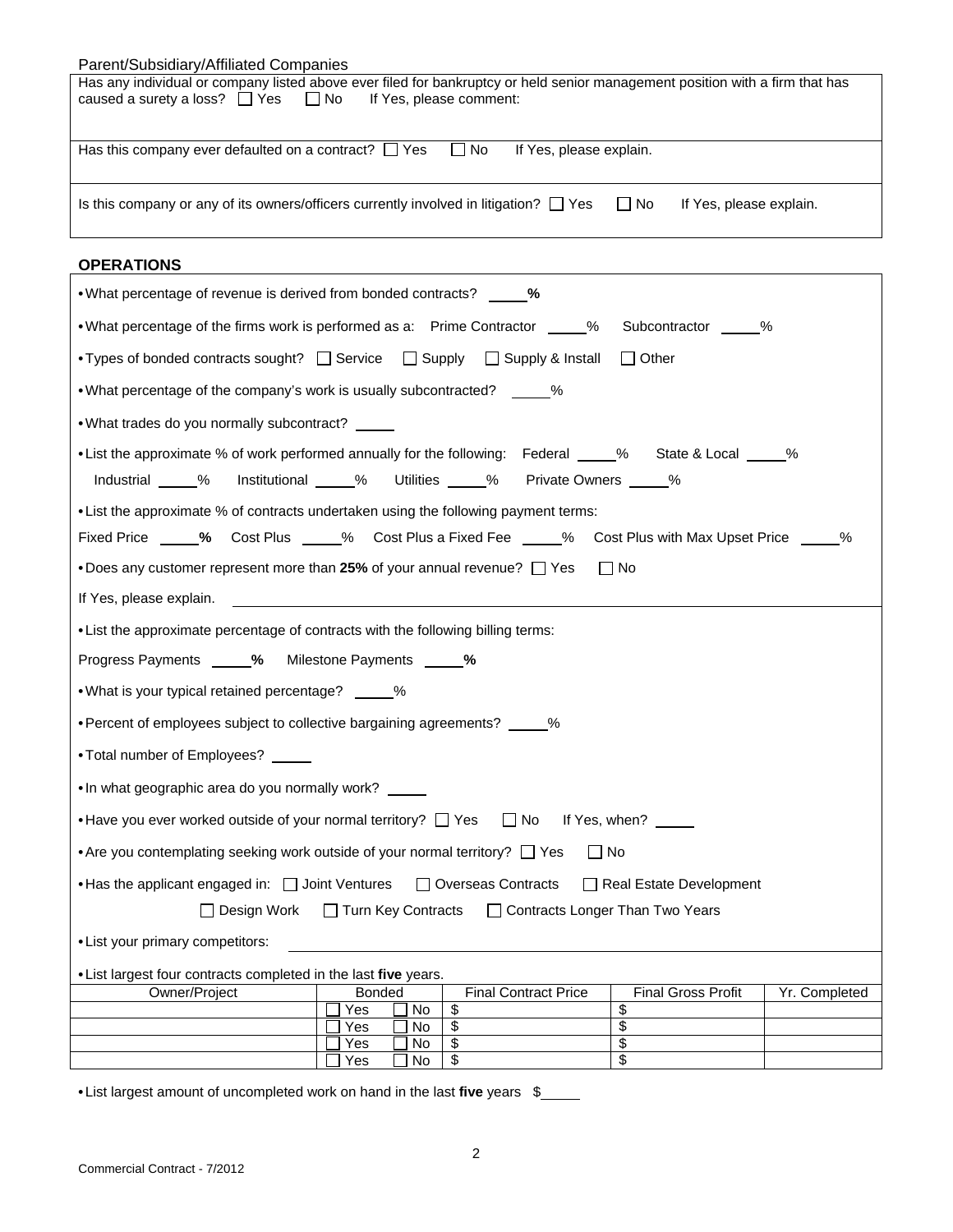## **BANKING**

| •Name of Bank                  |                                                                                   | City/State |                                                    |
|--------------------------------|-----------------------------------------------------------------------------------|------------|----------------------------------------------------|
| $\bullet$ How Long?            | Contact & Phone Number                                                            |            |                                                    |
|                                | •Do you have a revolving line of credit or working capital line? $\Box$ Yes       | $\Box$ No  | If Yes, Amount: \$                                 |
| • Expiration Date: <u>come</u> | Amount borrowed: \$                                                               |            | In compliance with covenants? $\Box$ Yes $\Box$ No |
|                                | Type of assets to secure line?<br>• Is the revolver secured? $\Box$ Yes $\Box$ No |            |                                                    |
|                                | •Do you have a Letter of Credit Facility? $\Box$ Yes<br>∏ No                      |            |                                                    |

# **ACCOUNTING**

|                                                                                                                   | How long as your firm? |  |  |  |
|-------------------------------------------------------------------------------------------------------------------|------------------------|--|--|--|
| Name of Contact:                                                                                                  | <b>Phone Number</b>    |  |  |  |
| •What is the CPA statement level of assurance?   Audit   Review   Compilation                                     |                        |  |  |  |
| •How often are statements prepared by CPA? $\Box$ Annually $\Box$ Semi-Annually $\Box$ Quarterly $\Box$ Monthly   |                        |  |  |  |
| •How often are internal statements prepared? $\Box$ Annually $\Box$ Semi-Annually $\Box$ Quarterly $\Box$ Monthly |                        |  |  |  |
| Yrs. With company? Yrs. experience?<br>•Do you have a full time accountant on staff? $\Box$ Yes $\Box$ No         |                        |  |  |  |
| •Name of your in-house accounting software.                                                                       |                        |  |  |  |
| •Name of your scheduling/job cost software.                                                                       |                        |  |  |  |
| •Do you use percentage of completion accounting? $\Box$ Yes<br>l No<br>$\mathbf{I}$                               |                        |  |  |  |

### **INSURANCE**

|                               | Single Limit | Aggregate Limit | Name of Carrier | <b>Expiration Date</b> |
|-------------------------------|--------------|-----------------|-----------------|------------------------|
| <b>General Liability</b>      |              |                 |                 |                        |
| Umbrella                      |              |                 |                 |                        |
| <b>Professional Liability</b> |              |                 |                 |                        |
| Workers Comp                  |              |                 |                 |                        |

## **CONTRACT/BOND INFORMATION**

| •Do you have a standard contract form for the work you perform? $\Box$ Yes $\Box$ No If Yes, please attach copy.              |
|-------------------------------------------------------------------------------------------------------------------------------|
| $\Box$ Yes<br>$\Box$ No<br>• Is there an established process for the review of new bids?                                      |
| If Yes, please describe:                                                                                                      |
| •What is the average contract duration?                                                                                       |
| • What percentage of contracts include contract extensions? ______% Maximum number of extensions? _____                       |
| • Have you used annual bonds on multi-year contracts? $\Box$ Yes $\Box$ No                                                    |
| If Yes, have you inserted annual bond language into your contracts? $\Box$ Yes<br>l No                                        |
| • What percentage of your contracts require full contract bonds (100% of contract price) or an amount less than full contract |
| price (percentage)?<br>Full Contract Price _____% Less than full contract price _____%                                        |
| • What is the typical percentage bond needed? ______%                                                                         |